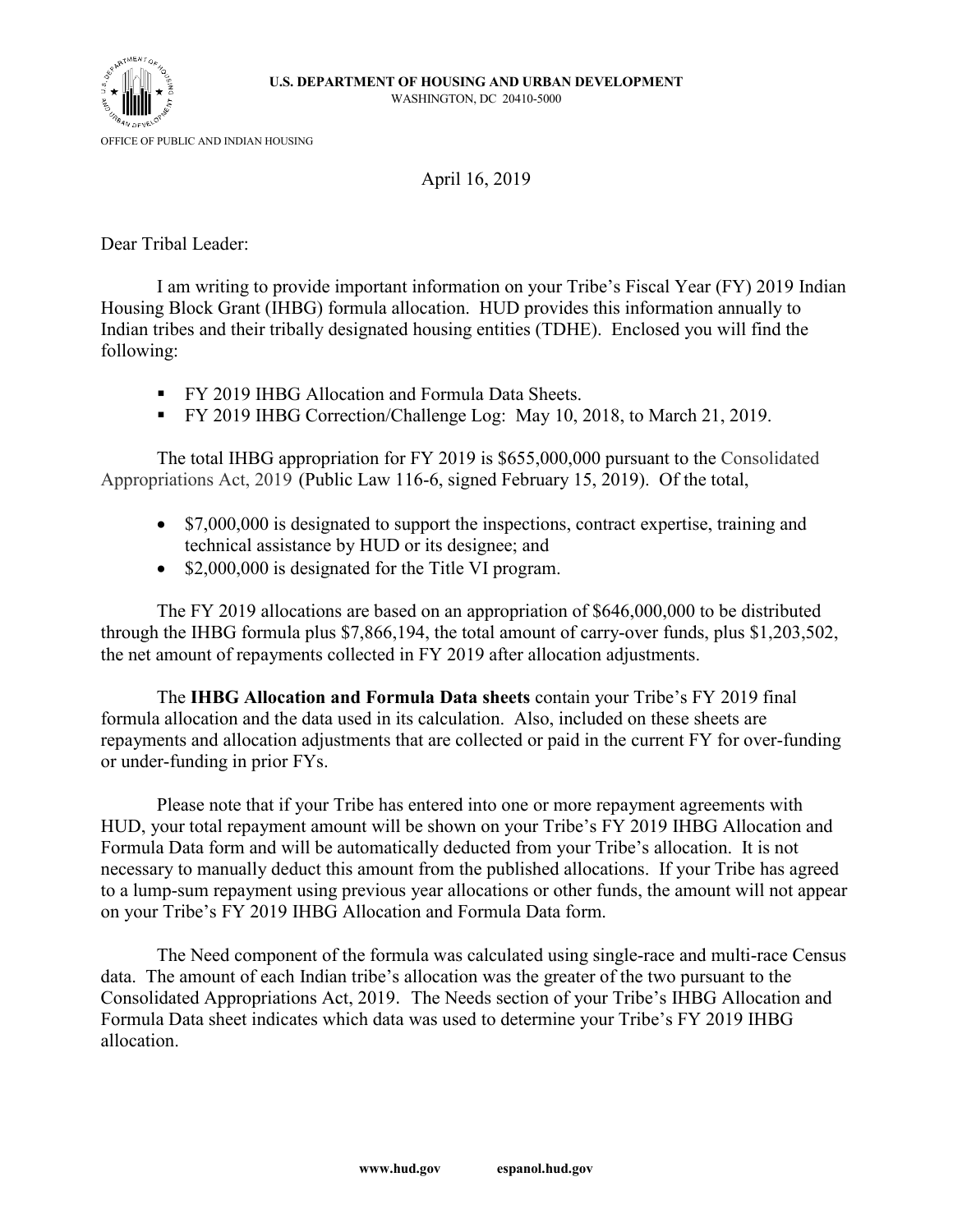Data on the enclosed IHBG Allocation and Formula Data sheets should reflect Census challenges submitted to HUD before March 30, 2018, and other data corrections submitted to HUD before August 1, 2018. If your Tribe/TDHE submitted any corrections or challenges meeting these deadlines, you should have received a written response from HUD informing you of HUD's decision. Please review HUD's response along with the enclosed data to ensure that changes are incorporated.

These allocations incorporate a minimum needs funding for tribes that have previously participated in the IHBG program. In accordance with 24 CFR 1000.328, tribes receiving less than \$200,000 under the Formula Current Assisted Stock component of the formula and who demonstrate the presence of any households at or below 80 percent of median income are eligible to receive the minimum allocation in any FY under the IHBG Needs component. The minimum funding will equal 0.007826 percent of the available appropriations for that FY after set asides. In the FY 2019 final allocation, this amount is \$50,556.

In addition, §1000.329 establishes a minimum allocation. In accordance with the minimum allocation provision, HUD will hold the lesser amount of \$3 million or available carry-over funds for additional allocations to tribes with grant allocations of less than 0.011547 percent of that year's appropriations. For purposes of this section, carry-over funds means grant funds voluntarily returned to the formula or not accepted by tribes in a FY. In FY 2019, \$3 million in eligible carryover is available and, a minimum allocation of \$74,594 is reflected in the allocation.

Section 1000.342 adds a new Undisbursed Funds Factor (UDFF) in the formula. The UDFF provides allocation formula calculations specific to tribes with an initial allocation of \$5 million or more, and with undisbursed IHBG funds in the Line of Credit Control System (LOCCS) on October 1 in an amount greater than the sum of the prior 3 years' initial allocation calculations**.** On October 1, 2018, there were no tribes that exceeded the LOCCS limitation. Therefore, no adjustments were made pursuant to this section.

A listing of all correction and challenge requests processed between May 10, 2018, to March 21, 2019, can be found on the enclosed **FY 2019 Correction/Challenge Log**. A log of actions taken between April 12, 2018, and May 9, 2018, was mailed along with your Tribe's FY 2019 Formula Response Form in June 2018.